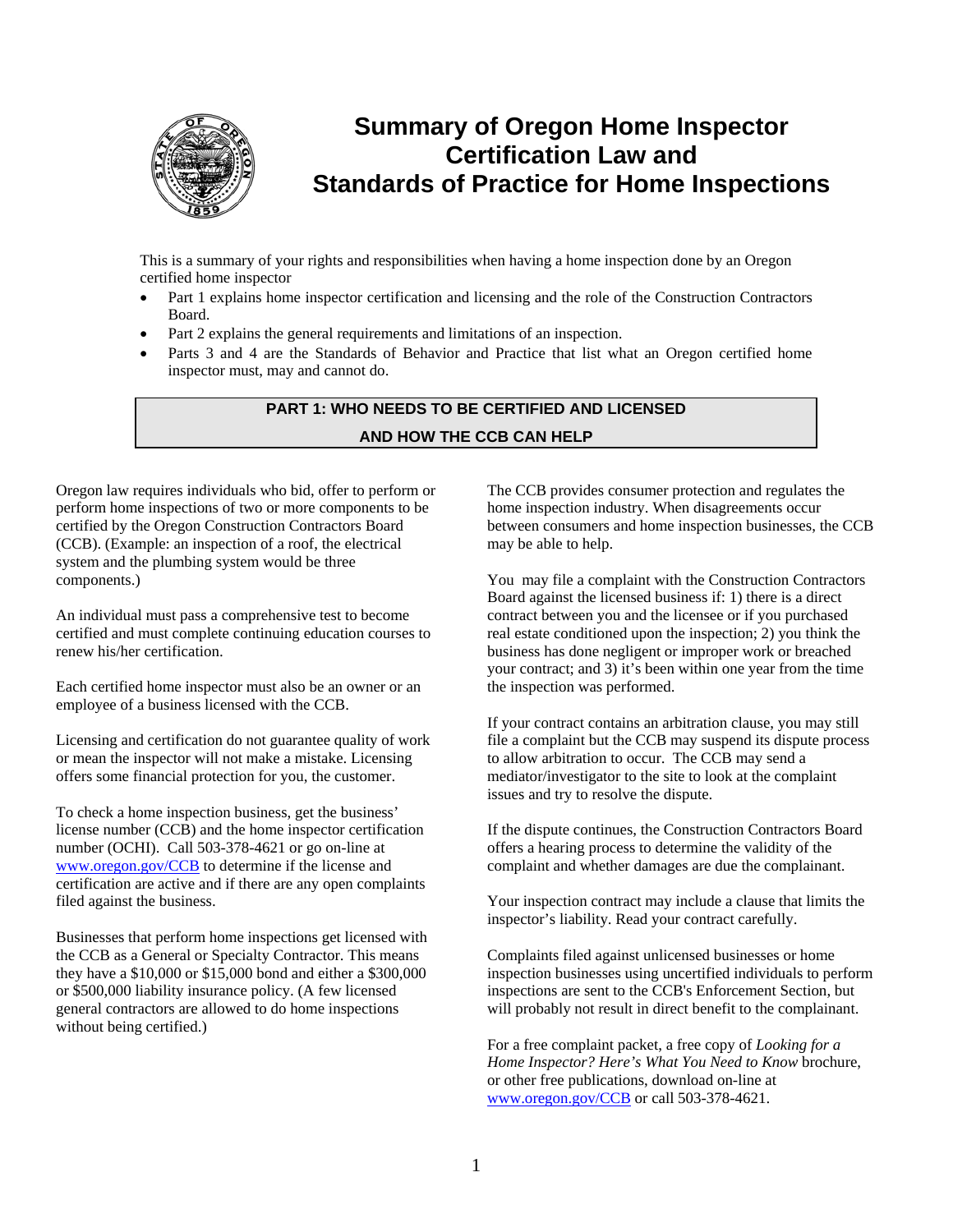### **Part 2 includes 812-008-0202 and 812-008-0203. Part 3 includes 812-008-0201 and Oregon Revised Statute (ORS) 701.355 Part 4 includes 812-008-0204 thru 812-008-0214**

#### **PART 2: GENERAL REQUIREMENTS AND LIMITATIONS**

# **812-008-0202**

# **Contracts and Reports**

(1) Home inspections undertaken according to Division 8 shall be based solely on the property conditions, as observed at the time of the home inspection.

(2) Oregon certified home inspectors shall:

(a) Provide a written inspection contract, signed by both the Oregon certified home inspector and client, prior to completing a home inspection that shall:

(A) State that the home inspection is in accordance with standards and practices set forth in Division 8 of OAR chapter 812;

(B) Describe the services provided and their cost;

(C) State where the planned inspection differs from the standard home inspection categories as set forth in OAR 812-008-0205 through 812-008-0214; and

(D) Conspicuously state whether the home inspection includes a wood destroying organism inspection and if such inspection is available for a fee.

(E) For the purpose of this rule, a home inspection shall be deemed completed when the initial written inspection report is delivered.

(b) Observe readily visible and accessible installed systems and components listed as part of a home inspection as defined by these rules unless excluded pursuant to these rules in OAR 812-008-0200 through 812-008-0214; and

(c) Submit a written report to the client that shall:

(A) Describe those systems and components as set forth in OAR 812-008-0205 through 812-008-0214;

(B) Record in the report each item listed in OAR 812-008-0205 through 812-008-0214 and indicate whether or not the property inspected was satisfactory with regard to each item of inspection; it will not be sufficient to satisfy subsection (2)(c) of this rule that the certified home inspector prepare a report listing only deficiencies;

(C) State whether any inspected systems or components do not function as intended, allowing for normal wear and tear; and how, if at all, the habitability of the dwelling is affected.

(D) State the inspector's recommendation to monitor, evaluate, repair, replace or other appropriate action.

(E) State the Construction Contractors Board license number of the business and the name, certification number and signature of the person undertaking the inspection.

(d) Submit to each customer at the time the contract is signed a copy of Summary of Oregon Home Inspector Certification Law (ORS 701) or Summary of Oregon Home Inspector Certification Law (ORS 701) and Standards of Practice for Home Inspectors.

(3) Division 8 does not limit Oregon certified home inspectors from reporting observations and conditions or rendering opinions of items in addition to those required in Division 8.

(4) All written reports, bids, contracts, and an individual's business cards shall include the Oregon certified home inspector's certification number.

### **812-008-0203 General Limitations**

(1) Inspections undertaken in accordance with Division 8 are visual and are not technically exhaustive.

(2) "Residential structures" and "appurtenances" thereto are defined in ORS chapter 701.005 and OAR chapter 812-008-0020.

# **PART 3: STANDARDS OF BEHAVIOR**

#### **812-008-0201 Standards of Behavior**

(1) An Oregon certified home inspector shall not engage in dishonest or fraudulent conduct or undertake activities that are injurious to the welfare of the public, which result in injury or damage to another person.

(2) Opinions expressed by Oregon certified home inspectors shall only be based on their education, experience, and physical evidence observed by the inspector.

(3) An Oregon certified home inspector shall not disclose any information about the results of an inspection without the approval of the client for whom the inspection was undertaken.

(4) No Oregon certified home inspector shall accept compensation or any other consideration from more than one interested party for the same service without the consent of all interested parties.

(5) No Oregon certified home inspector shall give any gift, rebate, kickback, or any thing of value, including but not limited to any payment of money, to any person for the purposes of obtaining an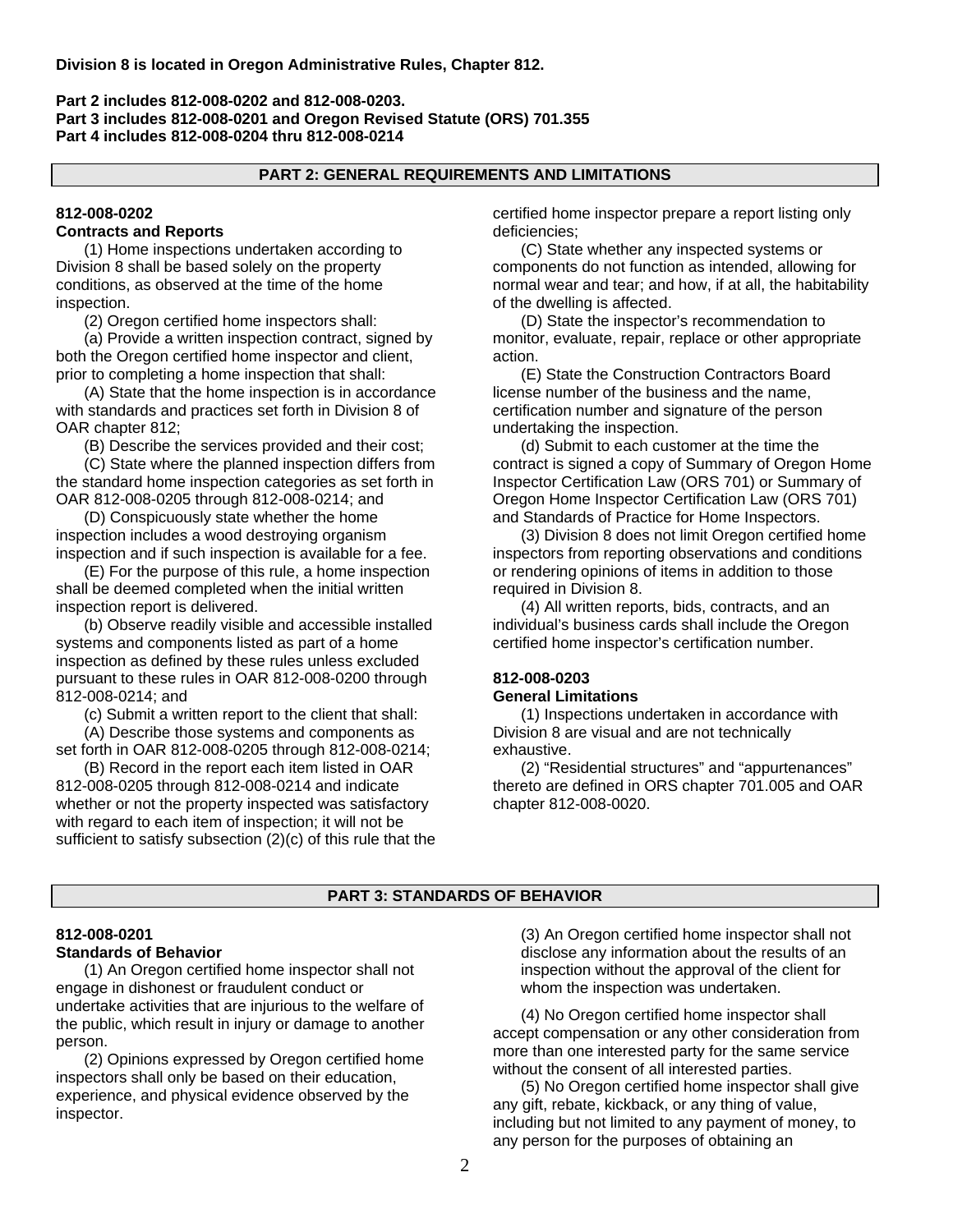engagement, referral or preference selection to perform a home inspection. However, section (5) of this rule shall not apply to items of nominal value given as part of an advertising promotion of general distribution.

 (6) No Oregon certified home inspector shall express, within the context of an inspection, an appraisal or opinion of the market value of the inspected property.

 (7) Before the execution of a contract to undertake a home inspection, an Oregon certified home inspector shall disclose to the client any interest in a business that may affect the client. No Oregon certified home inspector shall allow his or her interest in any business to affect the quality or results of

inspection work that the Oregon certified home inspector may be called upon to undertake.

(8) An Oregon certified home inspector shall not engage in false or misleading advertising or otherwise misrepresent any matters to the public.

**701.355 Home inspector undertaking repair work on inspected structure**. A business entity licensed as a home inspector with the Construction Contractors Board under this chapter may not offer to undertake or offer to submit a bid to undertake work to repair a structure inspected by an owner or employee of the business entity within the 12 months following the inspection.

# **PART 4: STANDARDS OF PRACTICE**

If you and your home inspector agree that certain categories in Part 4 will not be included in your inspection, all changes or deviations must be stated in the written contract that you and your inspector sign.

# **812-008-0204**

# **General Exclusions**

# **General Exclusions**

(1) Oregon certified home inspectors are not required to report on:

(a) Life expectancy of any component or system;

(b) The causes of the need for a repair;

(c) The methods, materials, and costs of corrections;

(d) The suitability of the property for any specialized use;

(e) Compliance or non-compliance with codes, ordinances, statutes, regulatory requirements or restrictions;

(f) The advisability or inadvisability of purchase of the property;

(g) The presence or absence of pests such as wood damaging organisms, rodents, or insects;

(h) Cosmetic items, underground items, or items not permanently installed; or

(i) Detached structures.

(2) Oregon certified home inspectors are not required to:

(a) Offer or undertake any act or service contrary to law;

(b) Offer warranties or guarantees of any kind;

(c) Offer to undertake engineering, architectural, plumbing, electrical or any other job function requiring an occupational license in the jurisdiction where the inspection is taking place, unless the Oregon certified home inspector holds a valid occupational license, in which case the Oregon certified home inspector may inform the client that the home inspector is so certified, and is therefore qualified to go beyond Division 8 and undertake additional inspections beyond those within the scope of the basic inspection;

(d) Calculate the strength, adequacy, or efficiency of any system or component;

(e) Enter any area, undertake any procedure that may damage the property or its components, or be dangerous to the Oregon certified home inspector or other persons;

(f) Operate any system or component that is shut down or otherwise inoperable;

 (g) Operate any system or component that does not respond to normal operating controls;

(h) Disturb insulation, move personal items, panels, furniture, equipment, plant life, soil, snow, ice, or debris that obstructs access or visibility;

(i) Determine the presence or absence of any suspected adverse environmental condition or hazardous substance, including but not limited to toxins, carcinogens, noise or contaminants in the building or soil, water, and air;

(j) Determine the effectiveness of any system installed to control or remove suspected hazardous substances;

(k) Predict future condition, including but not limited to failure of components;

(l) Project operating costs of components;

(m) Evaluate acoustical characteristics of any system or component;

(n) Observe special equipment or accessories that are not listed as components to be observed in Division 8; or

(o) Identify presence of odors or their source;

# **812-008-0205**

#### **Structural Components**

(1) The Oregon certified home inspector shall observe and describe visible structural components including:

(a) Foundation;

(b) Floors and floor structure;

(c) Walls and wall structure;

(d) Columns or piers;

(e) Ceilings and ceiling structure; and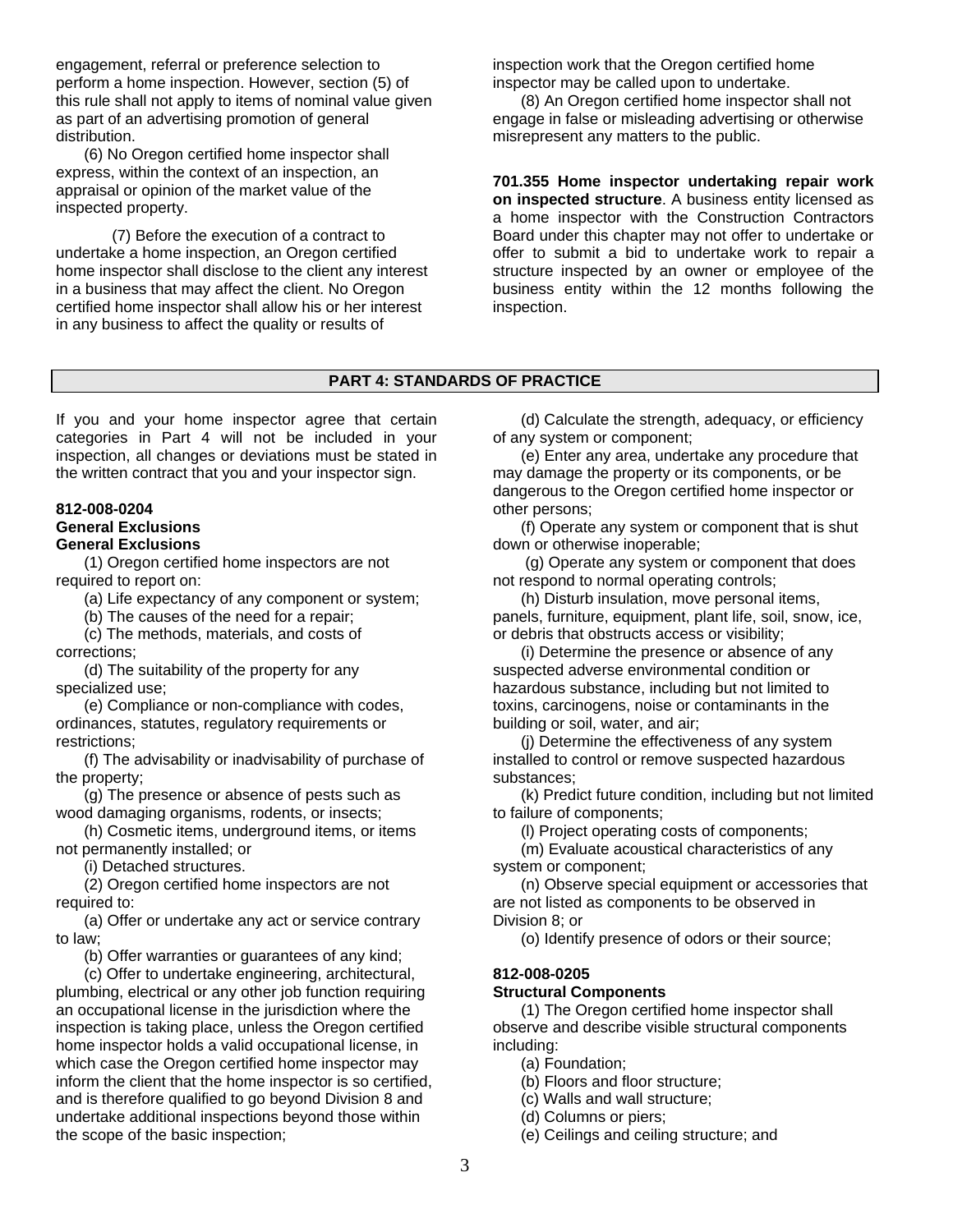(f) Roofs and roof structure.

(2) The Oregon certified home inspector shall:

(a) Probe or sound structural components where deterioration is suspected, except where probing would damage any finished surface;

(b) Enter underfloor crawl spaces, basements, and attic spaces except when access is obstructed or restricted, when entry could damage any property, or when dangerous or adverse situations are suspected;

(c) Report the methods used to observed underfloor crawl spaces and attics; report inaccessible areas; and

(d) Report signs of abnormal or harmful water penetration into the building or signs of abnormal or harmful condensation on building components.

# **812-008-0206**

## **Exterior and Site**

(1) The Oregon certified home inspector shall observe and describe:

(a) Wall cladding, flashings, and trim;

(b) Entryway doors and all windows;

(c) Garage door operators;

(d) Attached decks, balconies, stoops, steps, areaways, porches, and applicable railings;

(e) Eaves, soffits, and fascias; and

(f) Vegetation, grading, drainage, driveways, patios, walkways, and retaining walls with respect to their effect on the condition of the building that adversely affect the structure.

(2) The Oregon certified home inspector shall:

(a) Operate all entryway doors and a representative number of windows;

(b) Operate garage doors manually or by using permanently installed controls for any garage door opener; and

(c) Report whether or not any garage door opener will automatically reverse or stop when meeting reasonable resistance during closing, or reverse with appropriately installed optical sensor system.

(3) The Oregon certified home inspector is not required to observe:

(a) Storm windows, storm doors, screening, shutters, and awnings;

(b) Garage door operator remote control transmitters;

(c) Soil or geological conditions, site engineering, property boundaries, encroachments, or easements;

(d) Recreational facilities (including spas, saunas, steambaths, swimming pools, decorative water features, tennis courts, playground equipment, and other exercise, entertainment, or athletic facilities); or

(e) Detached buildings or structures;

(f) Fences or privacy walls;

(g) Ownership fencing, privacy walls, retaining walls; or

(h) Condition of trees, shrubs, or vegetation.

#### **812-008-0207**

#### **Roofing**

(1) The Oregon certified home inspector shall observe and describe:

(a) Roof coverings;

(b) Roof drainage systems;

(c) Flashings;

(d) Skylights, chimneys, and roof penetrations; and

(e) Signs of leaks or abnormal condensation on building components.

(2) The Oregon certified home inspector shall report the method used to observe the roofing and components.

# **812-008-0208**

### **Plumbing**

(1) The Oregon certified home inspector shall observe:

(a) Interior water supply and distribution system, including piping materials, supports, and insulation, fixtures and faucets, functional flow, leaks, and cross connections;

(b) Interior drain, waste, and vent system, including traps, drain, waste, and vent piping, piping supports and pipe insulation, leaks, and functional drainage;

(c) Hot water systems including water heating equipment, normal operating controls, automatic safety controls, and chimneys, flues, and vents;

(d) Above ground oil storage and distribution systems including interior oil storage equipment, supply piping, venting, and supports; leaks; and

(e) Sump pumps and sewage ejection pumps.

(2) The Oregon certified home inspector shall describe:

(a) Water supply and distribution piping materials;

(b) Drain, waste, and vent piping materials; and

(c) Water heating equipment.

(3) The Oregon certified home inspector shall operate all plumbing fixtures, including their faucets and all exterior faucets attached to the house except where the flow end of the faucet is connected to an appliance or interior faucets not serviced by a drain.

(4) The Oregon certified home inspector is not required to:

(a) State the effectiveness of anti-siphon devices and anti-backflow valves;

(b) Determine whether water supply and waste disposal systems are public or private;

(c) Operate automatic safety controls;

(d) Operate any valve except toilet flush valves, fixture faucets, and hose faucets;

(e) Observe:

(A) Water conditioning systems;

(B) Fire and lawn sprinkler systems;

(C) On-site water supply quantity and quality;

(D) On-site waste disposal systems;

(E) Foundation irrigation systems;

(F) Whirlpool tubs, except as to functional flow and functional drainage;

(G) Swimming pools and spas; or

(H) Solar water heating equipment.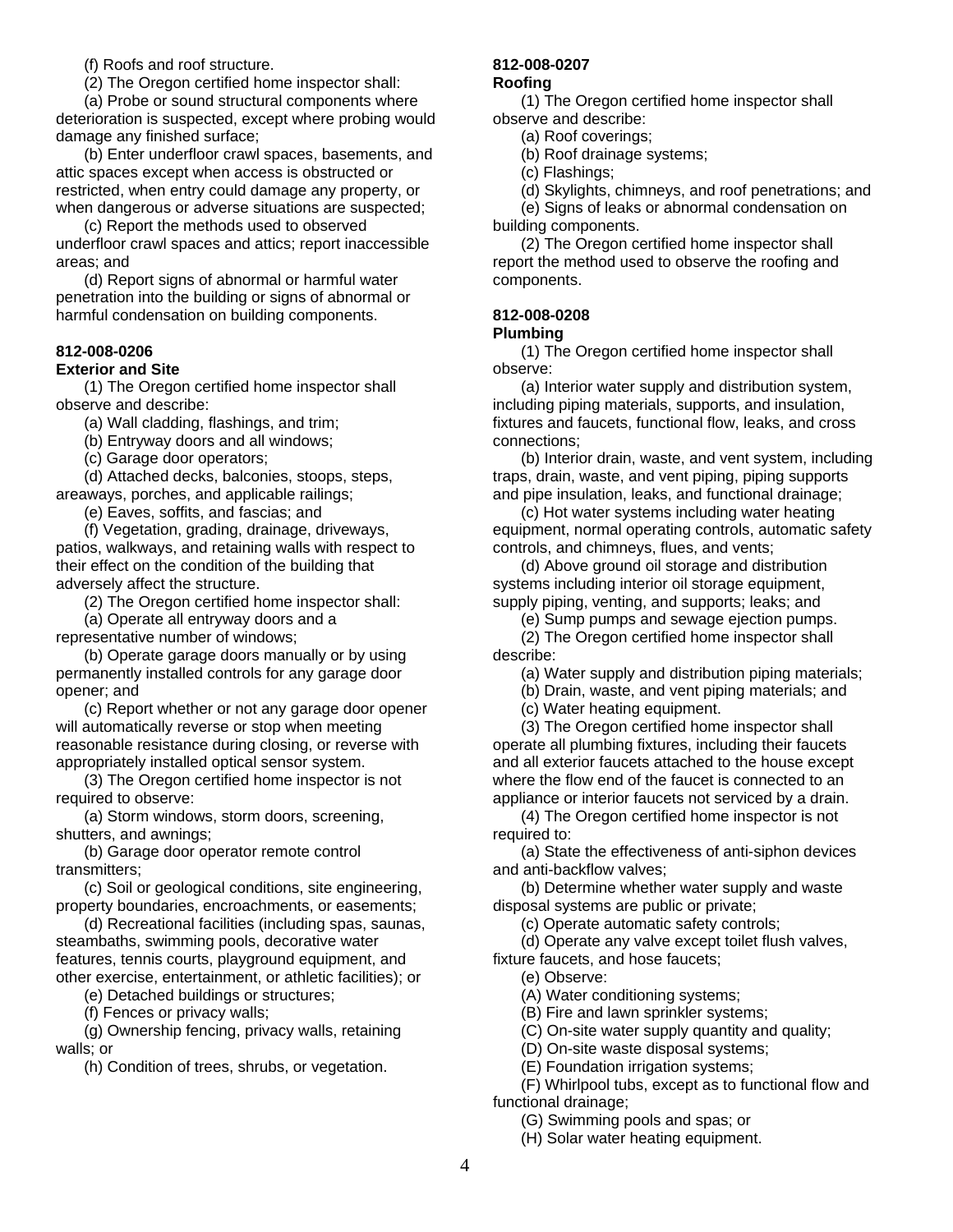# **812-008-0209**

### **Electrical**

(1) The Oregon certified home inspector shall observe:

(a) Service entrance conductors;

(b) Service equipment, grounding equipment, main overcurrent device, and distribution panels;

(c) Amperage and voltage ratings of the service;

(d) Branch circuit conductors, their overcurrent devices, and the compatibility of their amperages and voltages;

(e) The operation of a representative number of installed ceiling fans, lighting fixtures, switches, and receptacles located inside the house, garage, and on the dwelling's exterior walls;

(f) The polarity and grounding of all receptacles within six feet of interior plumbing fixtures, and all receptacles in the garage or carport, and on the exterior of inspected structures;

(g) The operation of ground fault or arc fault circuit interrupters; and

(h) Smoke alarms.

(2) The Oregon certified home inspector shall describe:

(a) Service amperage and voltage;

(b) Service entry conductor materials; and

(c) Service type as being overhead or

underground;

(3) The Oregon certified home inspector shall report:

(a) Any observed 110 volt aluminum branch circuit wiring; and

(b) The presence or absence of smoke alarms, and operate their test function, if accessible, except when detectors are part of a central security system.

(4) The Oregon certified home inspector is not required to:

(a) Insert any tool, probe, or testing device inside the panels;

(b) Test or operate any overcurrent device or safety device in the electrical service panel or elsewhere that may adversely affect the personal property of the resident;

(c) Dismantle any electrical device or control other than to remove the covers of the main or auxiliary distribution panels;

(d) Observe:

(A) Low-voltage systems except to report the presence of solenoid-type lighting systems;

(B) Security system devices, heat detectors, or carbon monoxide detectors;

(C) Telephone, security, TV, intercoms, lightening arrestors or other ancillary wiring that is not a part of the primary electrical distribution system; or

(D) Built-in vacuum equipment.

#### **812-008-0210 Heating**

(1) The Oregon certified home inspector shall observe permanently installed heating systems including:

(a) Heating equipment;

(b) Normal operating controls;

(c) Automatic safety controls;

((d) Chimneys, flues, and vents, where readily visible;

(e) Solid fuel heating devices;

(f) Heat distribution systems including fans, pumps, ducts, and piping, with supports, insulation, air filters, registers, radiators, fan coil units, convectors; and

(g) The presence of installed heat source in each room.

(2) The Oregon certified home inspector shall describe:

(a) Energy source; and

(b) Heating equipment and distribution type.

(3) The Oregon certified home inspector shall

operate the systems using normal operating controls. (4) The Oregon certified home inspector shall open

readily accessible panels provided by the manufacturer or installer for routine homeowner maintenance.

(5) The Oregon certified home inspector is not required to:

(a) Operate automatic safety controls;

(b) Ignite or extinguish solid fuel fires;

(c) Observe:

(A) The interior of flues;

(B) Fireplace insert flue connections;

(C) Humidifiers; or

(D) The uniformity or adequacy of heat supply to the various rooms.

# **812-008-0211**

# **Central Air Conditioning**

(1) The Oregon certified home inspector shall observe:

(a) Central air conditioning systems including cooling and air handling equipment and normal operating controls.

(b) Distribution systems including fans, pumps, ducts and piping, with associated supports, dampers, insulation, air filters, registers, and fan-coil units.

(2) The Oregon certified home inspector shall describe:

(a) Energy sources; and

(b) Cooling equipment type.

(3) The Oregon certified home inspector shall

operate the systems using normal operating controls.

(4) The Oregon certified home inspector shall open readily openable panels provided by the manufacturer or installer for routine homeowner maintenance.

(5) The Oregon certified home inspector is not required to:

(a) Operate cooling systems when weather conditions or other circumstances may cause equipment damage;

(b) Observe non-central air conditioners; or

(c) Observe the uniformity or adequacy of cool-air supply to the various rooms.